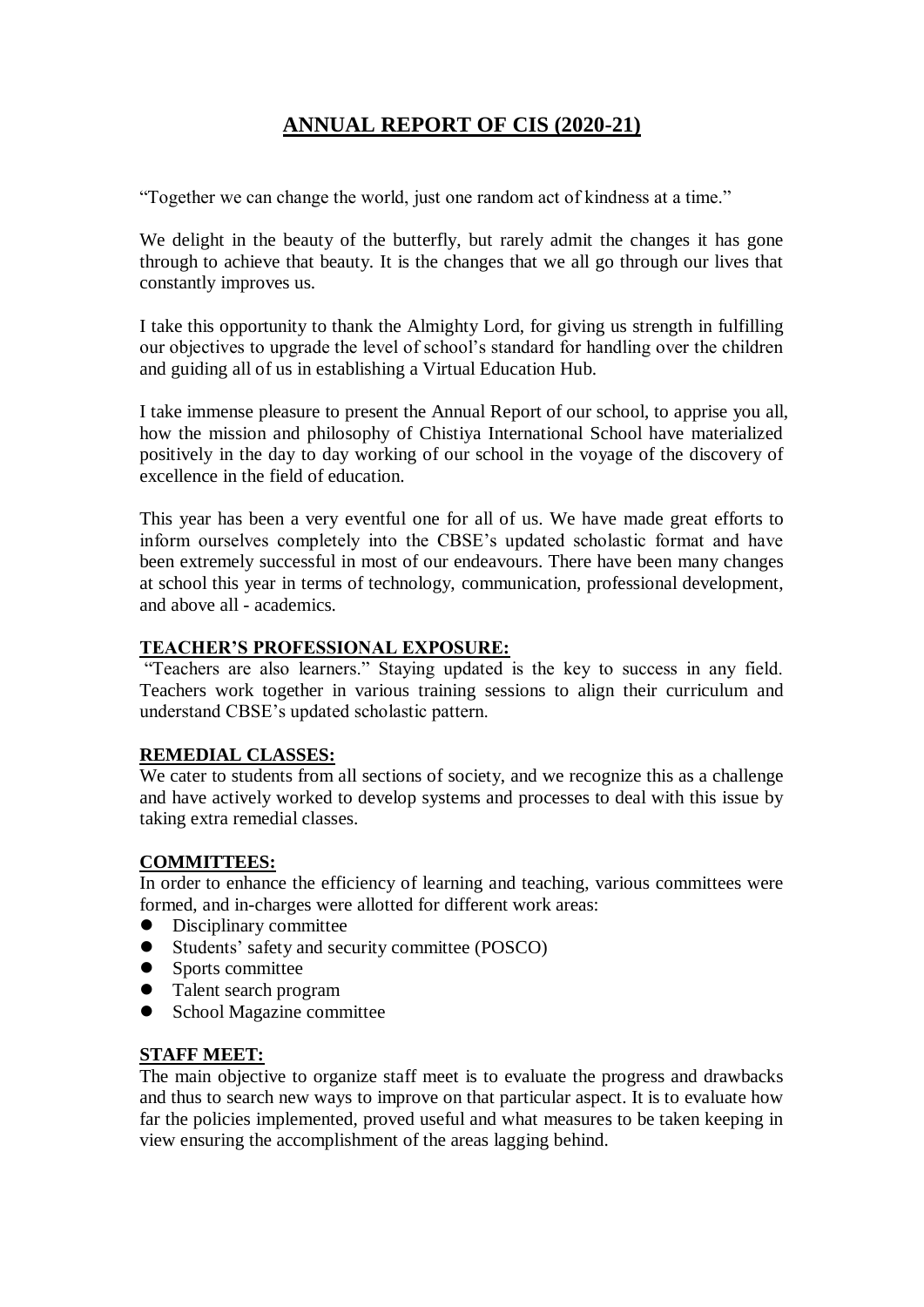## **CO-CURRICULAR ACTIVITIES, EVENTS AND CELEBRATIONS:**

By providing a conducive and encouraging environment, the students are mentored to participate in a variety of events. It enables the students to grow in confidence, knowledge and enhance their all-round development.

The school strives to build humanity where faith is integrated with daily life. We have proactive teachers working to deal with the blooming buds of pre-primary and primary. They enjoy different activities like:

- Dancing
- $\bullet$  Singing
- Rhymes Reciting
- Story-telling
- Science Model Display
- **•** Fancy Dress
- Red Day Celebration
- Pink Day Celebration

Assemblies are an essential part of school, for they not only promote a sense of collective belonging to the school, but also educate the students in various ways. Students were asked to seek the blessing of the Almighty before beginning the day.

Attendance is a vital part of the academics as it promotes a sense of regularity in the students. This led us to celebrate Virtual Champions Day in which the students who were regular throughout the month were awarded with e-certificates.

Various clubs such as:

- Phonetics Club
- Art Club
- Debate Club
- $\bullet$  G.K Club
- Virtual Tour
- Music Club

were introduced for skill development & to generate inquisitiveness & interest & encourage students to bring out their creativity.

To ensure that our students are equipped to face any challenge, we have focused on few student enrichment programs which are as follows:

- Fit India week
- Independence Day
- $\bullet$  My own Ganesha
- Peace Day
- Dasha Hara Ustav
- Karnataka Rajyotsav
- Diwali Celebration
- Children's Day
- **•** Christmas Day Celebration
- Makarsankranti Celebration
- Subject Enrichment Activity
- Science Day